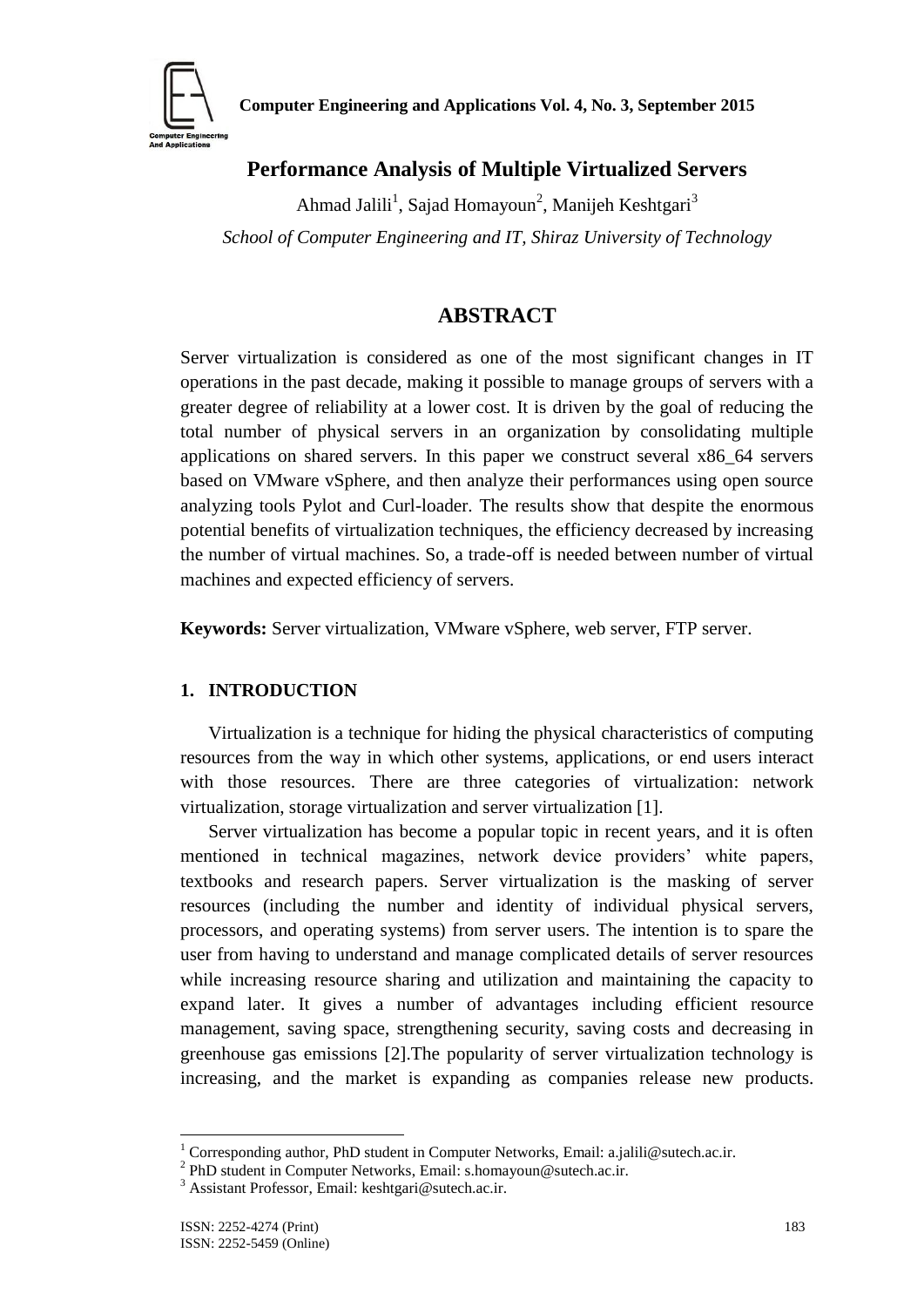Therefore, many organizations are implementing virtualization strategies for take advantage of its benefits.

Nevertheless, unfortunately, very little study has been done on the performance analysis of server virtualization technique despite its ability to substitute a large amount of physical servers, which is attributed to its efficient resource management. IT managers may ask about the amount of overhead forced by using virtualization. IT managers may ask two other questions about server virtualization:

- a. What is the difference between performance of Web/FTP servers running on regular server and virtualized servers?
- b. Is virtual machine slower than the underlying physical machine?

To answer these questions and issues, we examine some cases of server virtualization in a real environment. In this paper, we construct several virtual servers into the x86\_64 based physical server built on VMware vSphere, then analyze their performances using open source analyzing tools Pylot and Curl-loader. We analyze the performance of the single physical server and multiple servers based on VMware ESXi. The results of our evaluation can be used as the basis of constructing multiple servers based on the server virtualization technique.

The rest of this paper is as follows: section 2 describes the employed tools in evaluation of Web and FTP servers, section 3 illustrate the evaluation environment while section 4 shows the results of the evaluation and section 5 includes conclusion.

#### **2. PERFORMANCE ANALYSIS TOOLS**

There are many commercial and open source tools for analyzing the performance of servers. In this paper, we use two open source tools Pylot and Curl-loader. The first is used in evaluation of web servers and the latter is used for measuring FTP servers. A brief description of the tools is given in this section.

*Pylot* Is a free open source tool for testing performance and scalability of web services. It runs HTTP load tests, which are useful for capacity planning, benchmarking, analysis, and system tuning. Pylot generates concurrent load (HTTP Requests), verifies server responses, and produces reports with metrics [3].

*Curl-loader* (also known as "omes-nik" and "davilka") is an open-source tool written in C-language, simulating application load and application behavior of thousands and tens of thousands HTTP/HTTPS and FTP/FTPS clients, each with its own source IP-address[4].

## **3. TESTING ENVIRONMENT**

In order to achieve more realistic results, we have performed experiment on a LAN with several distinct systems. Figure 1 shows the network architecture used in this paper. We provided a typical ftp-server and an http-server, and measured the performance in both situations with and without virtualization. The virtualization is done by using the premier virtualization product VMware ESXi. We first explored web server running on a native physical system. Then the second test is performed for web servers running within VMware vSphere [5], and we continued up to six virtual machines. It worth mentioning that in order to generate results that are more realistic, we dedicated one client for sending request to each virtual machine.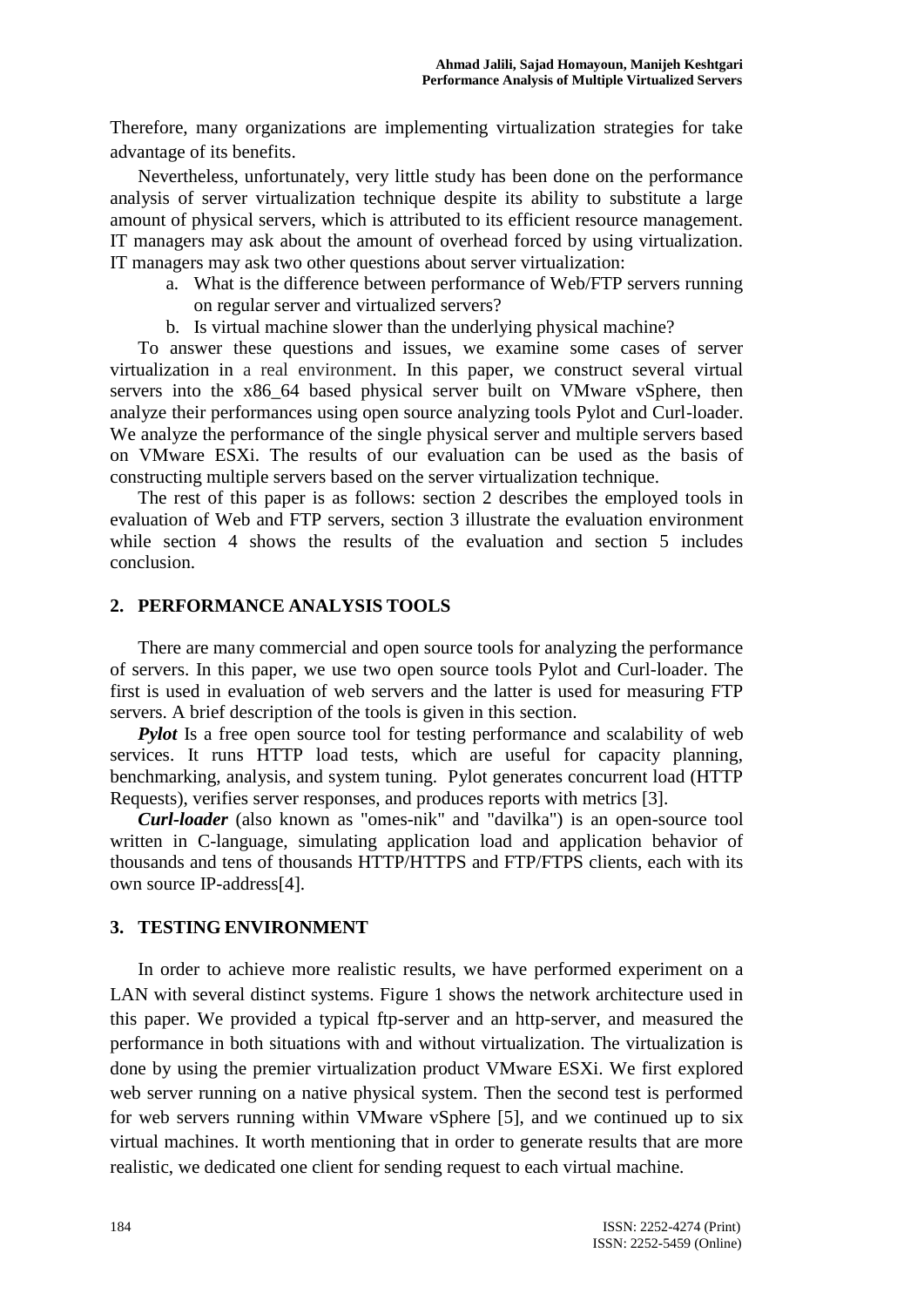



FIGURE 1. The architecture of testing environment

Pylot and Curl-loader tools are installed on all clients to evaluate performance of web servers. Whereas, response time and delay are in many – if not in most – cases the basis for performance analysis and as well when they get higher than expected response time and delay, we may start some sort of optimizations. Response time and delay play a critical role in performance monitoring and analysis. In virtualized and cloud environments they are the most accurate performance metric you can get.

## **3.1 SERVER SOFTWARE AND HARDWARE SPECIFICATION**

Windows server 64bits 2012 is installed in a physical server. For providing web and ftp servers, we used IIS 8.0 (Internet Information Server) integrated in Microsoft Windows. The process of the performance test is done for a single web server and then the virtualized servers. The virtualized servers are constructed based on VMware vSphere ESXi and each server tested respectively. TABLE 1 shows the server specifications.

| TABLE 1.                      |
|-------------------------------|
| Physical server specification |

| <b>CPU</b>              | Intel Xeon CPU 2.40GHz E5620 4bit Processor              |  |  |
|-------------------------|----------------------------------------------------------|--|--|
| <b>Main Board</b>       | Intel S5520HC                                            |  |  |
| <b>RAM</b>              | 8GB(4GB DDR3 PC-10600 ECC/REG * 2)                       |  |  |
| <b>HDD</b>              | Western Digital 750GB Serial-ATA 7200RPM 64M (Model: WD- |  |  |
|                         | WCAW30704893)                                            |  |  |
| NIC.                    | Intel 82575EB Gigabit Ethernet                           |  |  |
| <b>Operating System</b> | Windows server 64bits 2012                               |  |  |
| <b>Web/FTP servers</b>  | <b>IIS 8.0</b>                                           |  |  |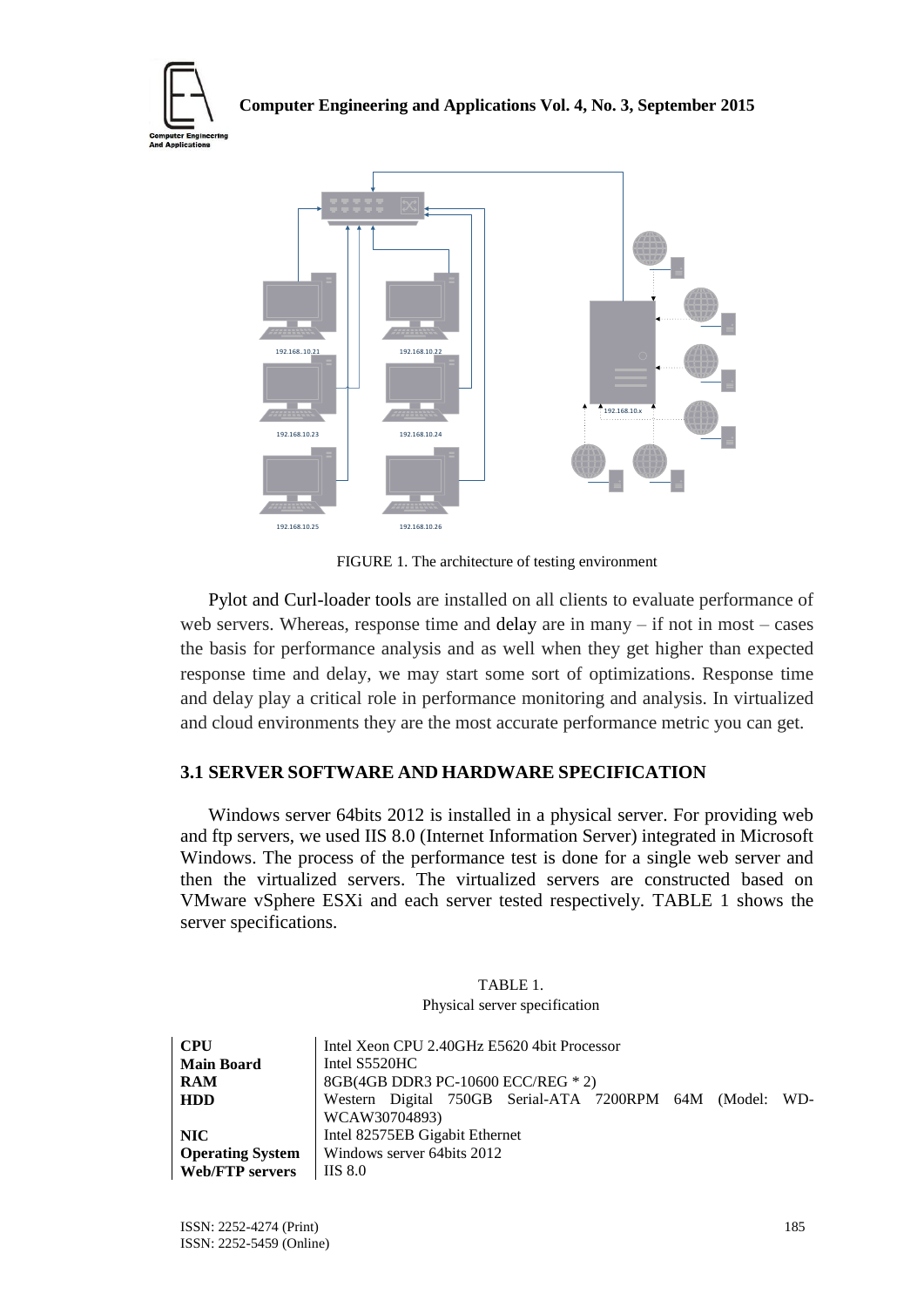## **3.2 CLIENTS SOFTWARE AND HARDWARE SPECIFICATION**

For testing of each virtual machine, we dedicated a separate client to construct real test environment. TABLE 2 shows the configuration of our clients.

> TABLE 2. Clients specification

**CPU Main Board RAM HDD NIC Operating System** | Linux Ubuntu 10.04

#### **4. RESULT**

#### **4.1 FTP SERVER PERFORMANCE ANALYSIS**

As already stated, this tool evaluate the average application server delay of FTP servers. In the configuration file of the tool, number of agents and requests per second set to 1 and 50 respectively. A 10 kilobytes text file is placed in FTP server for downloading by the clients. There are 7 cases to test (single server without virtualization, single server with virtualization, 2 virtual machines to 6 virtual machines). we repeat the experiment 100 times in a way where the requests are simultaneously sent from the client to the server for this purpose that only information relevant the tool affect traffic of network. Figure 2 depicts the results given by Curl-loader for single server to six virtual machines.



FIGURE 2. FTP evaluation results by Curl-loader

Here we take the advantage of Confidence Interval (CI) to show whether there is significant differences between performances of test cases. In general, when a number such as the median or the mean of a series of performance results is drawn in a diagram, it is important to quantify their accuracy. Confidence intervals quantify the uncertainty about a summarized data that is due to the randomness of the measurements. Figure 3 shows a comparison between the two systems when only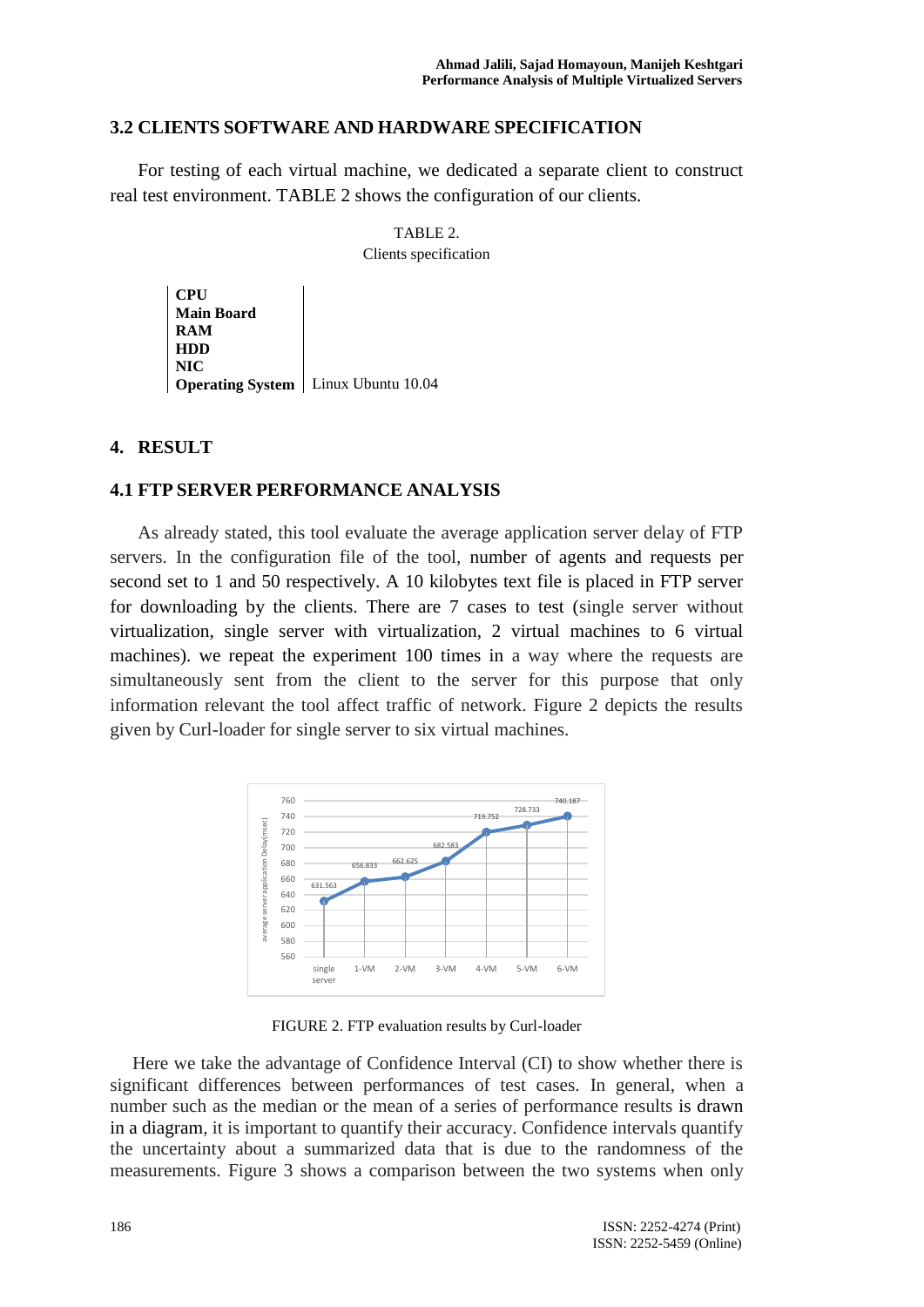

one virtual machine is running and when 6 virtual machines are running. The figure is drawn for 90% of confidence. As the results shows, there are significant differences between two shown cases with 90% of confidence.



FIGURE 3. single VM versus six VMs using Confidence Interval

## **4.2 WEB SERVER PERFORMANCE ANALYSIS**

Pylot is used for measuring and analyzing the response time of web servers. The number of agents set to 1. Afterwards, we repeated the experiment 100 times for each case and each continued until a steady state. Figure 3 shows the results extracted from Pylot for single server to six virtual machines.



FIGURE 4. Test result according to Pylot

#### **5. CONCLUSION**

For an efficient multiple server operation the multi-server construction using server virtualization technique can be an alternative to the single web server construction in a physical system. There are various factors that impress to decision of organization and people for on going to virtualization. In addition Response time and delay are important particularly for those who pursuant height performance. Test result shows that by increasing the number of virtual machines the performance